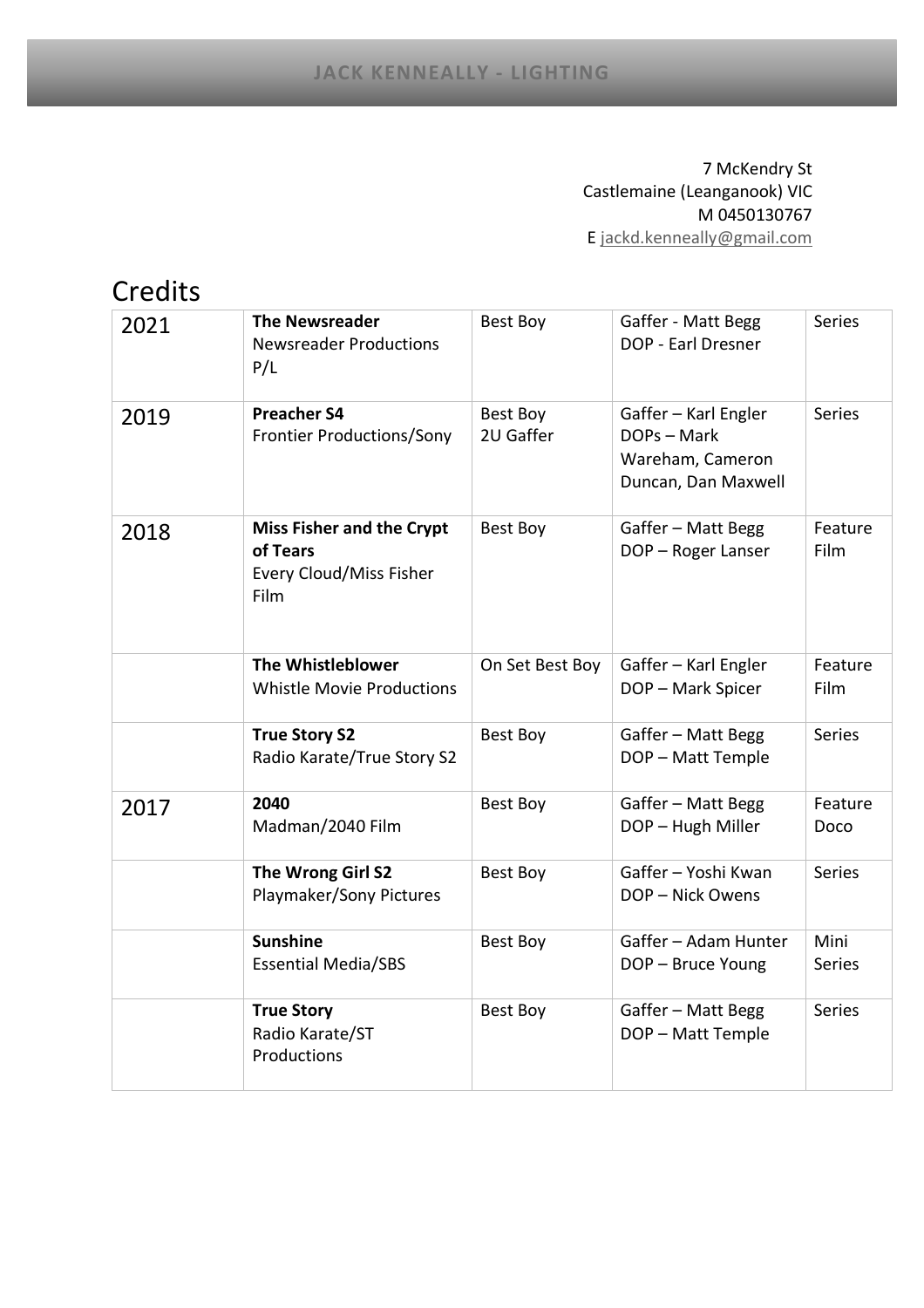| 2016 | <b>Wentworth S5</b><br><b>Fremantle Media</b>                     | Best Boy<br>2U Gaffer  | Gaffer - Matt Begg<br>DOP - Kathy Chambers<br>Peter Falk (2U)    | <b>Series</b>         |
|------|-------------------------------------------------------------------|------------------------|------------------------------------------------------------------|-----------------------|
|      | <b>Please Like Me S4</b>                                          | Best Boy               | Gaffer - Matt Begg<br>DOP - Matt Temple                          | <b>Series</b>         |
|      | The Wrong Girl S1<br>Playmaker                                    | Best Boy<br>2U Gaffer  | Gaffer - Matt Begg<br>DOP - Simon Chapman                        | <b>Series</b>         |
| 2015 | <b>Wentworth S4</b><br><b>Fremantle Media</b>                     | Best Boy<br>2U Gaffer  | Gaffer - Matt Begg<br>DOP - Kathy Chambers<br>Peter Falk (2U)    | <b>Series</b>         |
|      | <b>Please Like Me S3</b>                                          | Best Boy               | Gaffer - Matt Begg<br>DOP - Matt Temple                          | <b>Series</b>         |
|      | <b>Goodnight Sweetheart</b><br><b>Elephant Stamp</b>              | Gaffer                 | DOP - Sky Davies<br>Dir - Bec Peniston Bird                      | Short                 |
|      | <b>Childhoods End</b><br>Universal/Haypop                         | On Set Best Boy        | Gaffer - Adam Hunter<br>DOP - Neville Kidd                       | Mini<br><b>Series</b> |
| 2014 | <b>Party Tricks</b><br>Endemol                                    | Best Boy               | Gaffer - Daryl Pearson<br>DOP - John Brawley                     | <b>Series</b>         |
|      | <b>Force of Destiny</b><br>Paul Cox                               | Gaffer                 | DOP - Ian Jones<br>Dir - Paul Cox                                | Feature<br>Film       |
|      | <b>Offspring S5</b><br>Southern Star                              | Electrics<br>2U Gaffer | Gaffer - Adam Hunter<br>DOP - John Brawley<br>Darrel Martin (2U) | <b>Series</b>         |
| 2013 | <b>INXS - Never Tear Us Apart</b><br>Shine                        | Electrics              | Gaffer - Adam Hunter<br>DOP - Bruce Young                        | Mini<br><b>Series</b> |
|      | <b>Charlies Country</b><br><b>Charlies Country</b><br>Productions | Gaffer                 | DOP - Ian Jones<br>Dir - Rolf De Heer                            | Feature<br>Film       |
|      | <b>Offspring S4</b><br>Southern Star                              | Electrics<br>2U Gaffer | Gaffer - Adam Hunter<br>DOP - John Brawley<br>Jaems Grant (2U)   | Series                |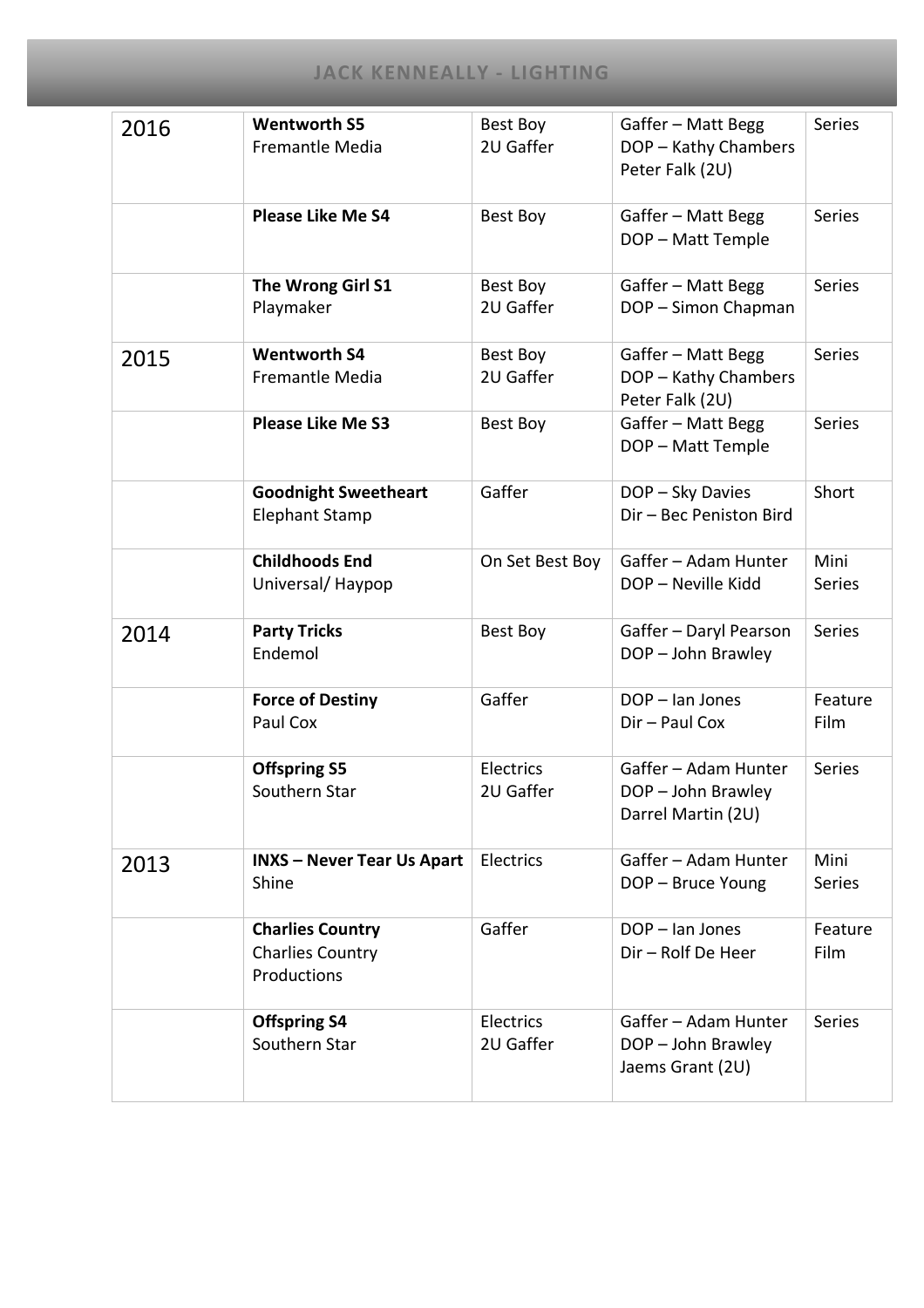| 2012 | <b>Better Man</b><br><b>Fremantle Media</b>           | Best Boy                | Gaffer - Adam Hunter<br>DOP - Peter Holland  | Mini<br><b>Series</b> |
|------|-------------------------------------------------------|-------------------------|----------------------------------------------|-----------------------|
|      | <b>Howzat - Kerry Packers</b><br>War<br>Southern Star | Electrics               | Gaffer - Adam Hunter<br>DOP - Bruce Young    | Mini<br><b>Series</b> |
|      | <b>Paper Giants 2</b><br>Southern Star                | Additional<br>Electrics | Gaffer - Adam Hunter<br>DOP - Bruce Young    | Mini<br>Series        |
|      | <b>Offspring S3</b><br>Southern Star                  | Additional<br>Electrics | Gaffer - Adam Hunter<br>DOP - John Brawley   | <b>Series</b>         |
|      | iFrankenstein<br>Lakeshore Entertainment              | Electrics (2U)          | Gaffer - Les Frazier<br>DOP - Ian Jones      | Feature<br>Film       |
| 2011 | Woodley<br><b>ABC</b>                                 | Electrics               | Gaffer - Steve Price<br>DOP - Simon Chapman  | Series                |
| 2010 | The Cup<br><b>Horizon Films</b>                       | Electrics               | Gaffer - Ian Dewhurst<br>DOP - David Burr    | Feature<br>Film       |
| 2009 | <b>Running Mates</b><br><b>Buck Productions</b>       | <b>Best Boy Grip</b>    | Key Grip - Ryan Acker<br>DOP - Cabot McNelly | Feature<br>Film       |
| 2008 | <b>The Knowing</b><br>Summit Entertainment            | Electrics (2U)          | Gaffer - Ian Dewhurst<br>DOP - Ross Emery    | Feature<br>Film       |
|      | <b>City Homicide</b><br>Channel 7                     | Electrics               | Gaffer - Jim Hunt<br>DOP - Craig Barden      | Series                |
| 2005 | Ghostrider<br>Vengeance/Sony                          | Electrics (2U)          | Gaffer - Ian Dewhurst<br>DOP - Brad Shields  | Feature<br>Film       |
| 2004 | <b>Hating Alison Ashley</b><br><b>HAA</b>             | Additional<br>Electrics | Gaffer - Steve Price                         | Feature<br>Film       |
|      | <b>Lost And Found</b><br>Lost and Found ops           | Best Boy                | Gaffer - Richard<br>Turton                   | Feature<br>Film       |

| 2003 | The Widower<br>MusicArtsDance Films            | Best Boy | Gaffer - Steve Price   | Feature<br>Film |
|------|------------------------------------------------|----------|------------------------|-----------------|
|      | <b>Dreams for Life</b><br>MusicArtsDance Films | Best Boy | Gaffer - Darrel Stokes | Feature<br>Film |